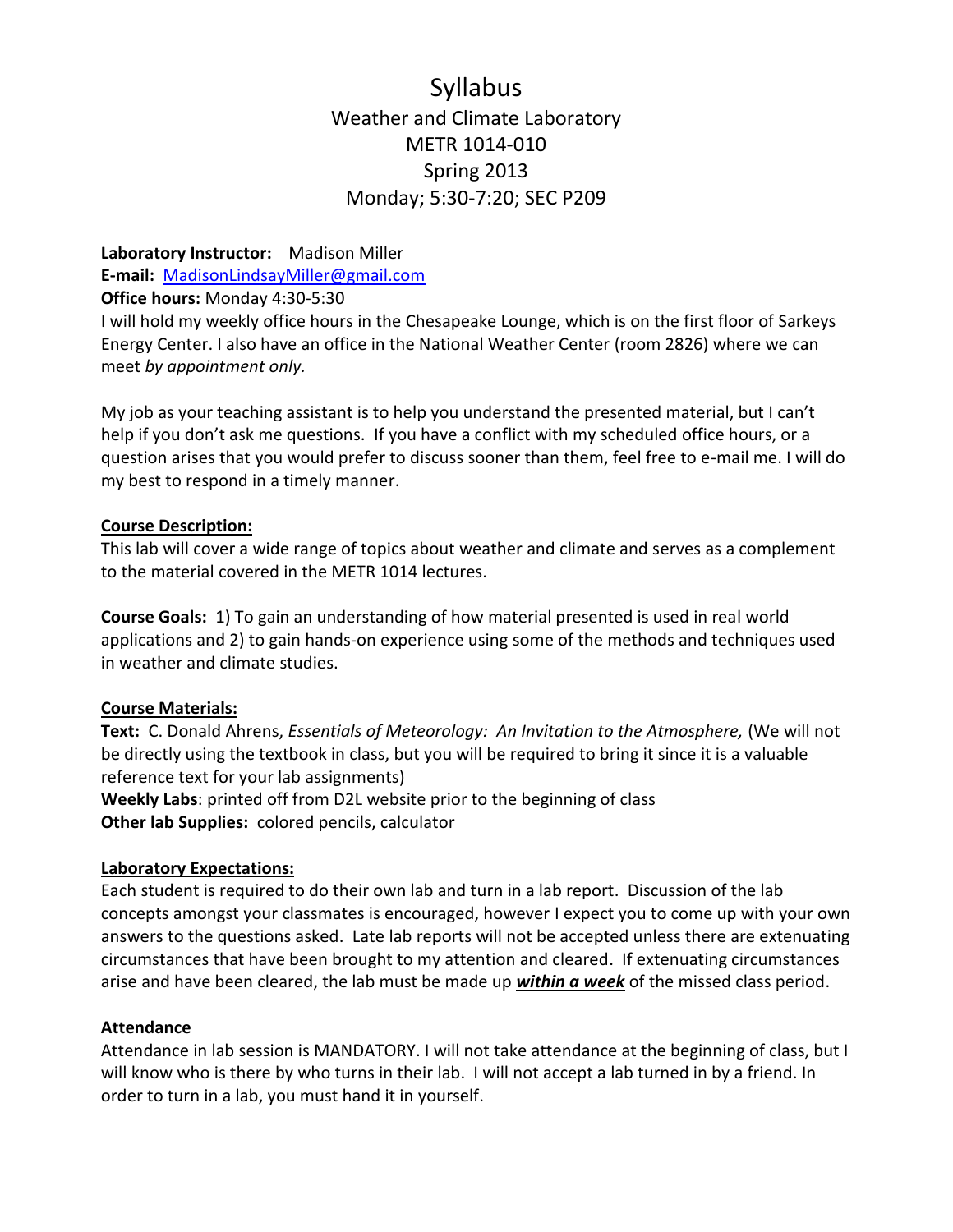If you need to miss a lab due to athletic or religious reasons please inform me as soon as possible, but by *no later than one week prior to the missed class*. It may be possible for you to attend an alternate lab session, but this first must be cleared with the proper teaching assistant. I understand that sometimes you will need to miss a lab due to illness or unavoidable circumstances (ex. a family emergency) and will not be able to provide the required one week notice. Please let me know as soon as possible before class and other arrangements can be made for you to receive credit for your lab.

Unexcused absences are not tolerated. If you miss a class and fail to notify me before class begins, you will receive a zero for the day and will not be allowed the opportunity to make it up at a later date.

## **Lab Structure**

We will start each lab promptly at the stated starting time. Please make your best effort to arrive on time, not only because walking in late disrupts the class, but also because you could miss important class instructions and announcements.

Be sure to come prepared. This means bringing a pencil, eraser, calculator, and sometimes colored pencils to each class. You must also print out and bring your lab material to every lab. I will not accept a loose-leaf sheet of paper with the answers written on it. If you fail to bring your lab pages to class, I will give you the opportunity to complete the lab for *half credit* during my office hours.

I will give a brief introduction to each lab before you start on your assignment. This is a good time to ask questions if you have any. However, I always welcome and encourage questions as you complete your labs during the class period.

*Labs are to be completed in class only*. The two hours allotted to class should be sufficient to complete each lab, so please use your time effectively. Labs are due at the end of each lab period.

DO NOT WORK ON THE LAB EXERCISE BEFORE CLASS!! This will be considered a form of cheating, and will result in a score of zero on that particular lab.

### **Make-Up Work**

If you have an excused absence and need to make up a lab, you have exactly one week to complete it without penalty. Otherwise, the grade for the lab will be recorded as a zero. You must meet me during my office hours to finish any make-up work; however, in extreme circumstances I will allow you to make an appointment to meet with me in my NWC office. When you come to office hours to complete a lab, please arrive when they begin. You will most likely require the entire hour to finish your work, so the earlier you start, the better chance you'll have of making it through the lab.

### **Grading**

| Lab exercises | 60% |
|---------------|-----|
| Lab quizzes   | 40% |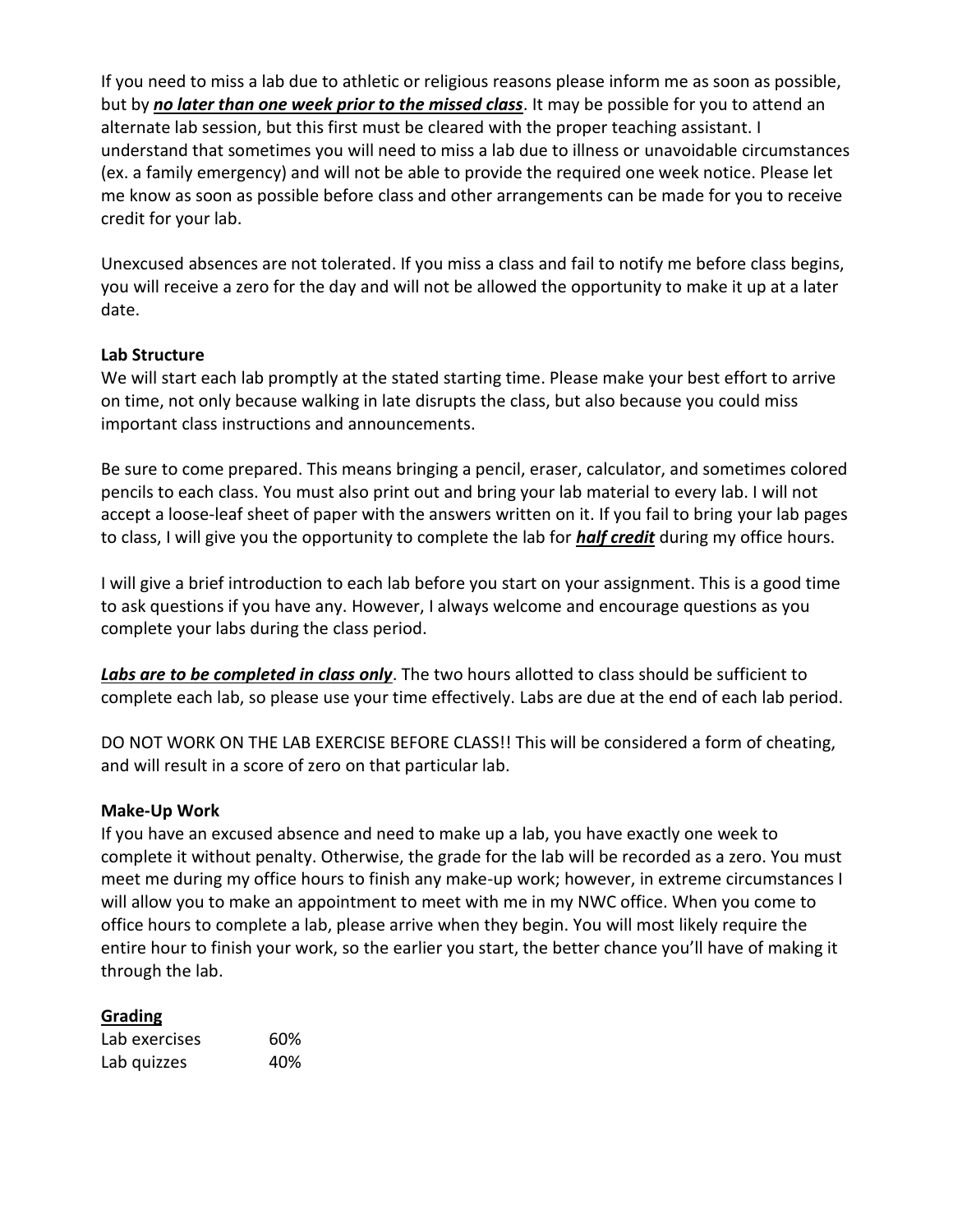Your final lab grade will account for 25% of your total grade in the course. The labs will be graded for the most part on accuracy. You may lose points for sloppy or illegible work, so please be as neat as possible. At the end of the semester, I will drop your lowest lab percentage grade.

There will be a total of 5 quizzes over lab material throughout the semester. They will be announced and discussed in class the week before they are given.

### **Correspondence:**

When sending me e-mails, please use your OU e-mail address and put METR 1014: last name in the subject line. I receive many e-mails and this will ensure that yours are read before the others.

## **Classroom Courtesy:**

Cell phones, pagers, and watch alarms should be turned off or put to silent before coming to lab.

## **Desire2Learn Website:**

I will be using Desire2Learn in this lab for posting grades, lab notes, and other important information. You can find this at [https://learn.ou.edu.](https://learn.ou.edu/) Please check it regularly for announcements.

#### **Accommodation of Students with Disabilities**

The University of Oklahoma is committed to providing reasonable accommodation for all students with disabilities. Students with disabilities who require accommodations in this course are requested to speak with the instructor as early in the semester as possible. Students with disabilities must be registered with the Office of Disability Services prior to receiving accommodations in this course. The Office of Disability Services is located in Goddard Health Center, Suite 166. You may contact the office at 405-325-3852 (voice) or 405-325-4173 (TDD).

#### **Academic Misconduct**

Cheating will not be tolerated and will be reported. No exceptions, no excuses. Those found cheating will be penalized under the OU Academic Misconduct Code, which can be found at [http://www.ou.edu/provost/integrity.](http://www.ou.edu/provost/integrity) In short, if you cheat, expect to be removed from the course and to receive an F for the course.

# Spring 2013 Lab Schedule **\*\*\***This list is not finite and is subject to change**\*\*\***

## Week 1: **NO LAB**

- Week 2: North American Geography
- Week 3: Dimensions and Units
- Week 4: Earth-Atmosphere System
- Week 5: Radiation & Energy Transfer
- Week 6: Daily Temperature Cycle
- Week 7: Saturation & Atmospheric Stability
- Week 8: Atmospheric Motion
- Week 9: Atmospheric Moisture
- Week 10: **SPRING BREAK – NO LAB**
- Week 11: Air Masses & Fronts
- Week 12: Surface Map Analysis